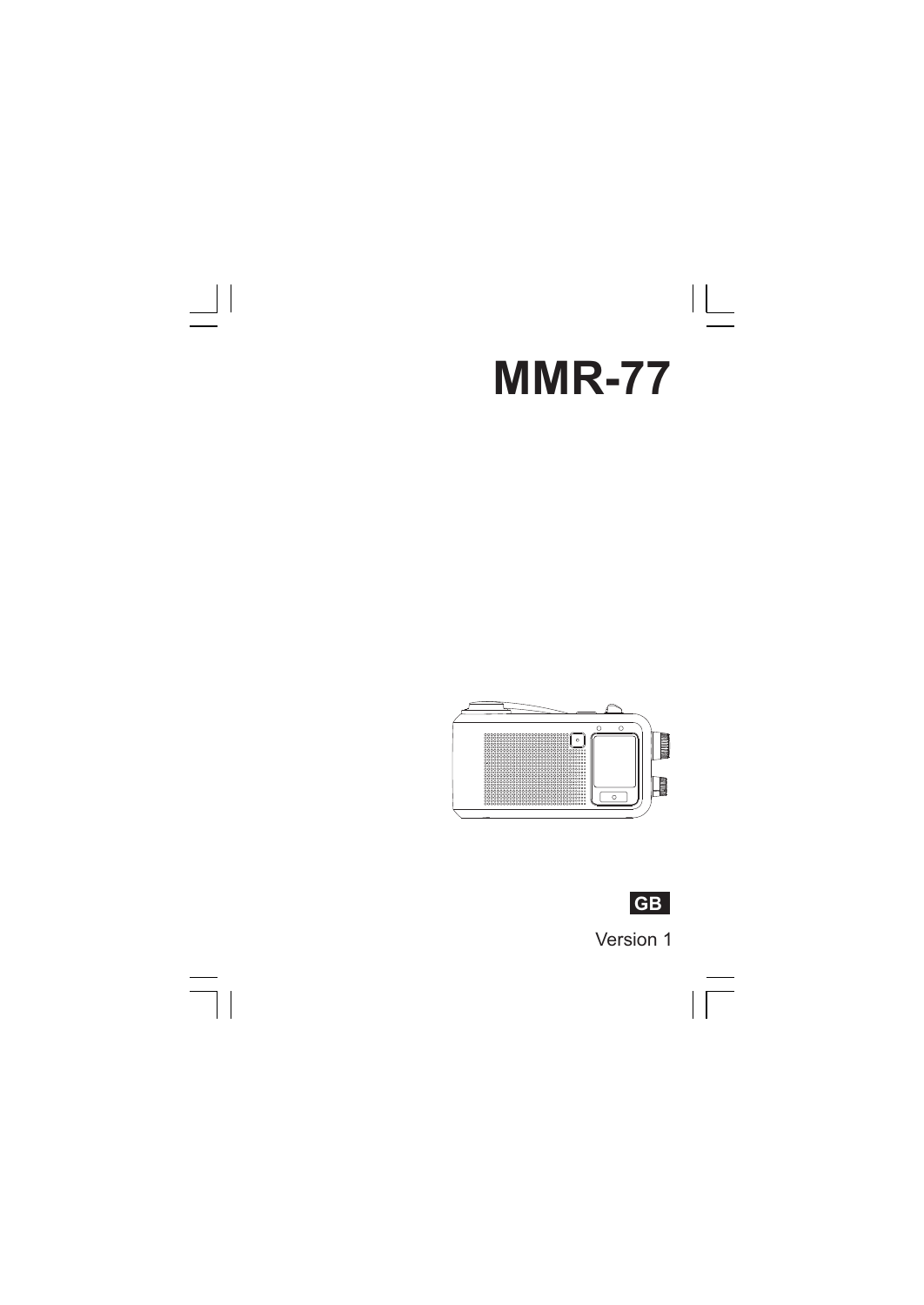

# **Controls**

- AM/FM band switch
- Emergency buzzer
- Dynamo power
- AM/FM band indicator
- Tuning LED indicator
- Charging LED indicator
- Illumination button
- Dial scale
- Dial pointer

- Illumination lamp
- Rotary tuning
- Power and volume control
- Hand strap holder
- Earphone socket
- DC jack for AC power adaptor
- <sup>16</sup> Battery/Dynamo switch
- Battery compartment
- Telescopic antenna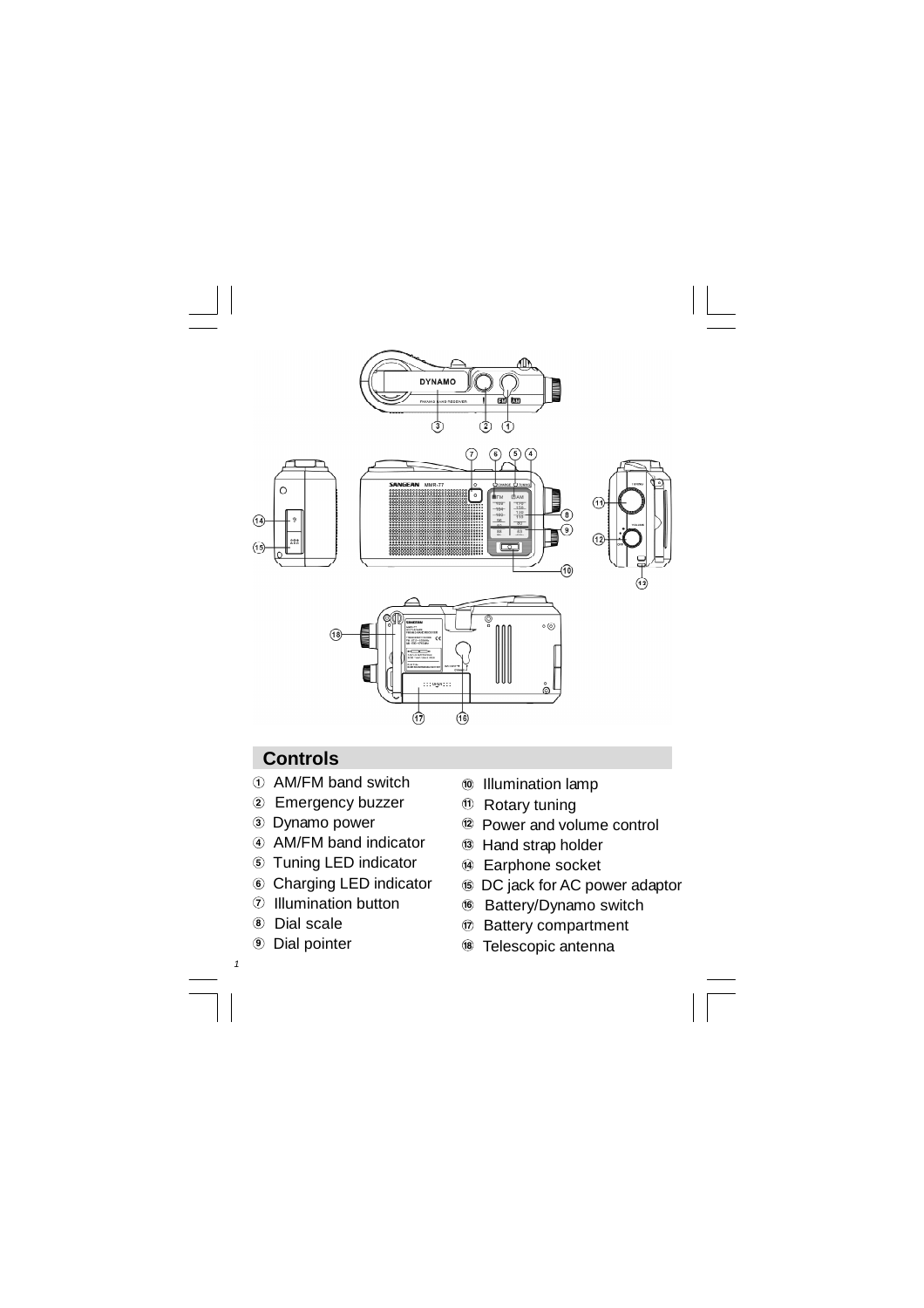# **Power Supply**

## 1. Battery operation

- a. Open the battery compartment by pressing the marking and opening the lid.
- b. Take out the used batteries by pulling the first one with your index finger. Then take out the second battery.
- c. When inserting the new batteries (2 x 1.5V, type UM-3, AA or LR6), observe the correct polarity.

#### **GB**

*2*

#### Note:

Take out the batteries when you know that the device won't be used for a long period of time . The manufacturer accepts no liability for damage from used batteries .

### Environmental note:

Batteries, including those which contain no heavy metal, may not be disposed of with household waste. Please dispose of used batteries in a environmentally sound manner. Find out about the legal regulations which apply in your area.

- 2. Mains operation (with 3V/200mA mains power adaptor, central positive in polarity)
	- a. plug the mains power adaptor (not supplied) into the DC jack socket (2.5 mm in diameter) on the left of the device.
	- b. The batteries in the compartment are switched off.

#### Note:

you can't charge the standard battery or rechargeable battery via Mains operation.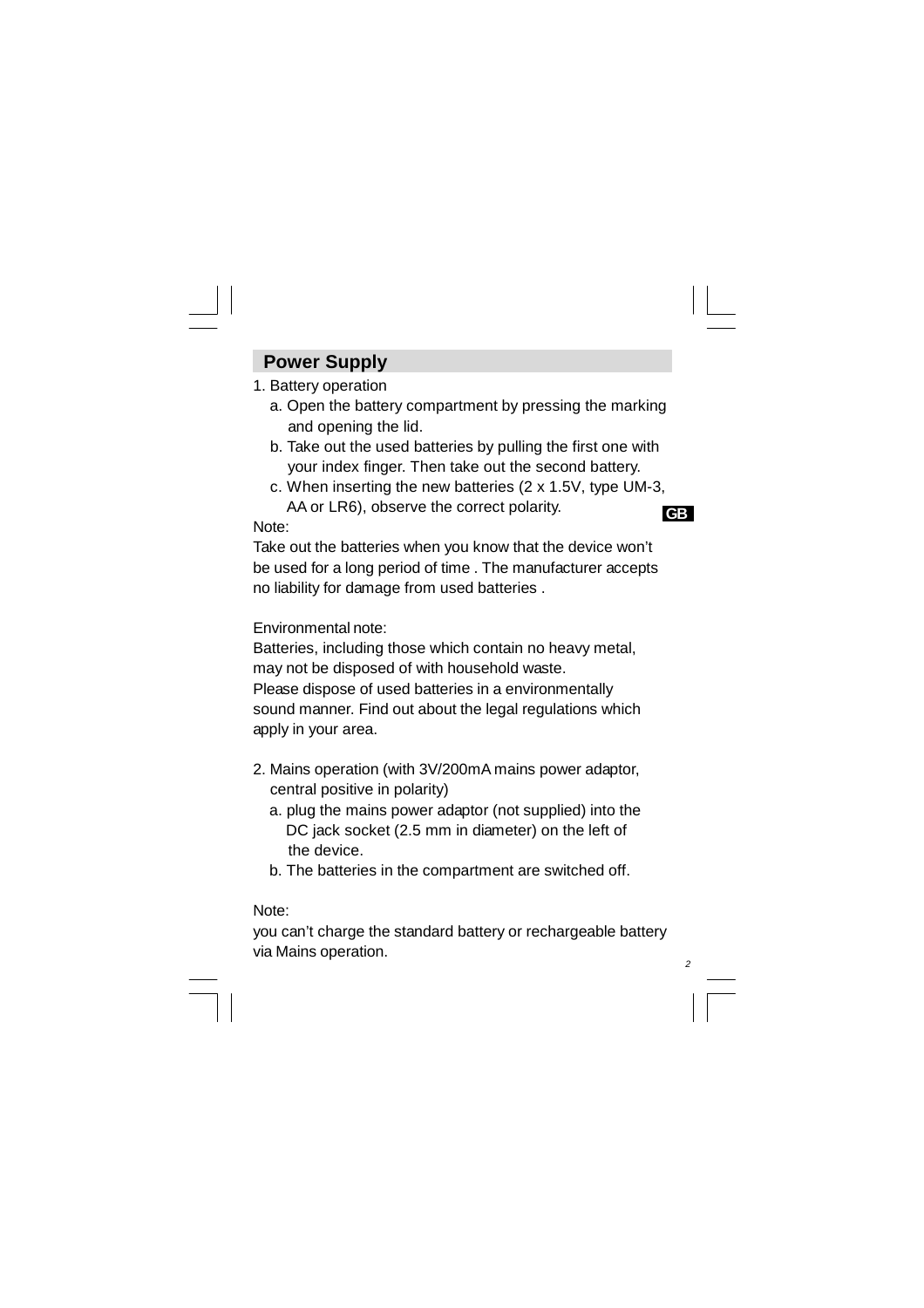3. Dynamo power Note:

You can charge the radio via Dynamo power either the battery switch in battery or dynamo position. The Dynamo charging is to the built-in dynamo battery not the battery in the battery compartment.

- a. take out Dynamo power handle from it rest position.
- b. rotary the Dynamo handle around 120 circles per minute speed, either clock or anti-clock wise until the charging LED indicator is on indicating charging condition.
- c. Under normal listening condition, one minute charging can listen to the radio for around 30 minutes. (AM band and using speaker).
- d. Make sure the handle in its rest position after charging completed.
- e. You can dynamo charge the radio either radio in its on or off position.
- f. Make sure the telescopic antenna to be in rest position before rotary the dynamo handle.

# Note:

*3*

When plugged in AC power adaptor into DC jack, the dynamo charging won't be effective.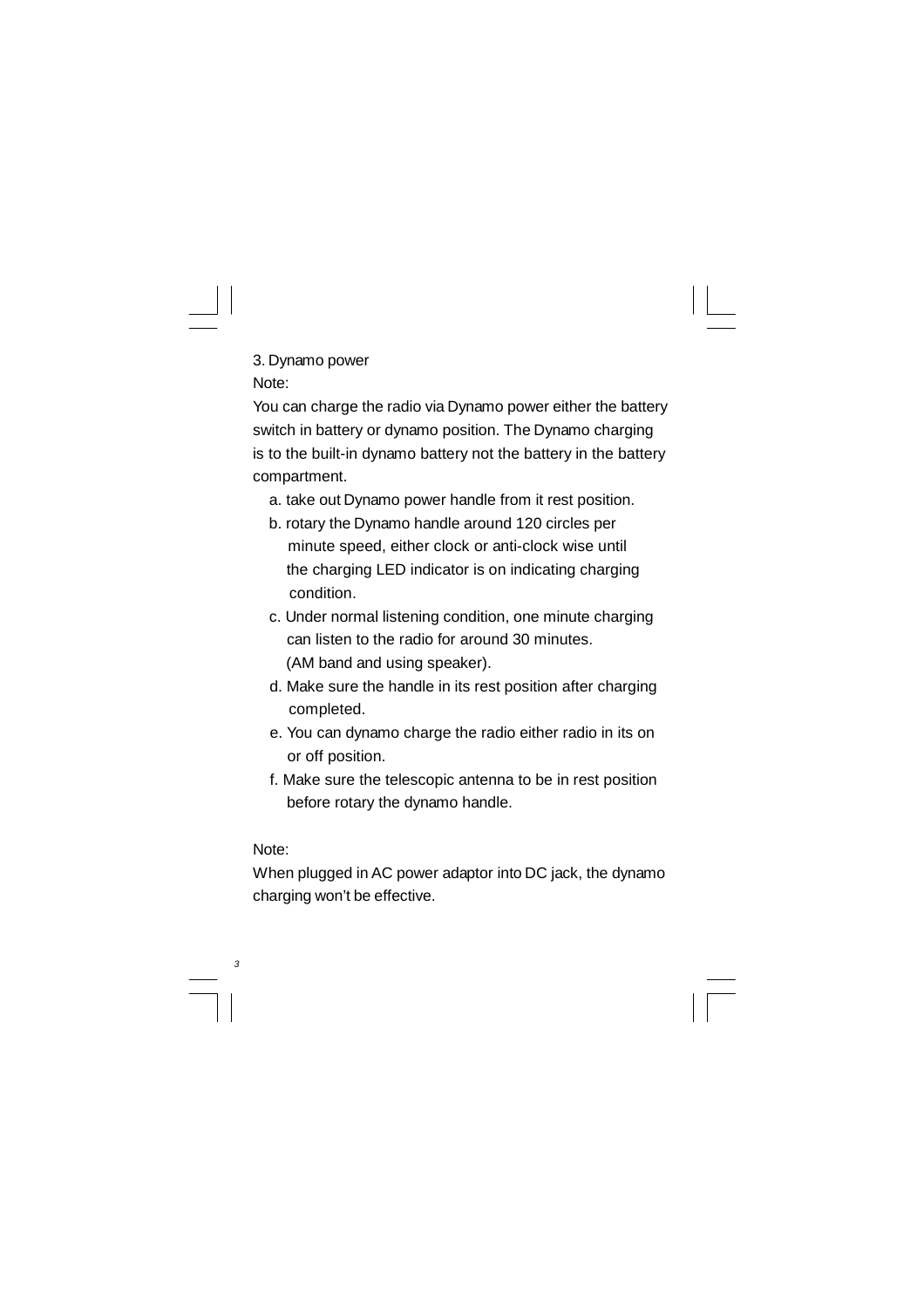## Note:

The built-in rechargeable battery for Dynamo power will last for 300-500 times of charging, therefore it's suggested to power the radio by standard battery or AC power adaptor (not supplied).

## **Radio operation**

**GB**

*4*

- 1. Select the power to be Battery (make sure the batteries are in and powerful) or Dynamo position by switching battery/dynamo switch.
- 2. Switch on the radio by turning the power/volume control.
- 3. Select required radio band (AM or FM).
- 4. For FM reception , pull out the telescopic antenna and rotary it until you receive the best signal. For AM, align the antenna by turning the radio for best reception and avoid interference from computer , electronics devices etc.
- 5. Adjust the volume by rotary volume control.

## **Listening with earphones**

Insert the earphones plug (3.5 mm, stereo) into the earphones socket on the left side of the device. This will automatically switches off the loudspeakers.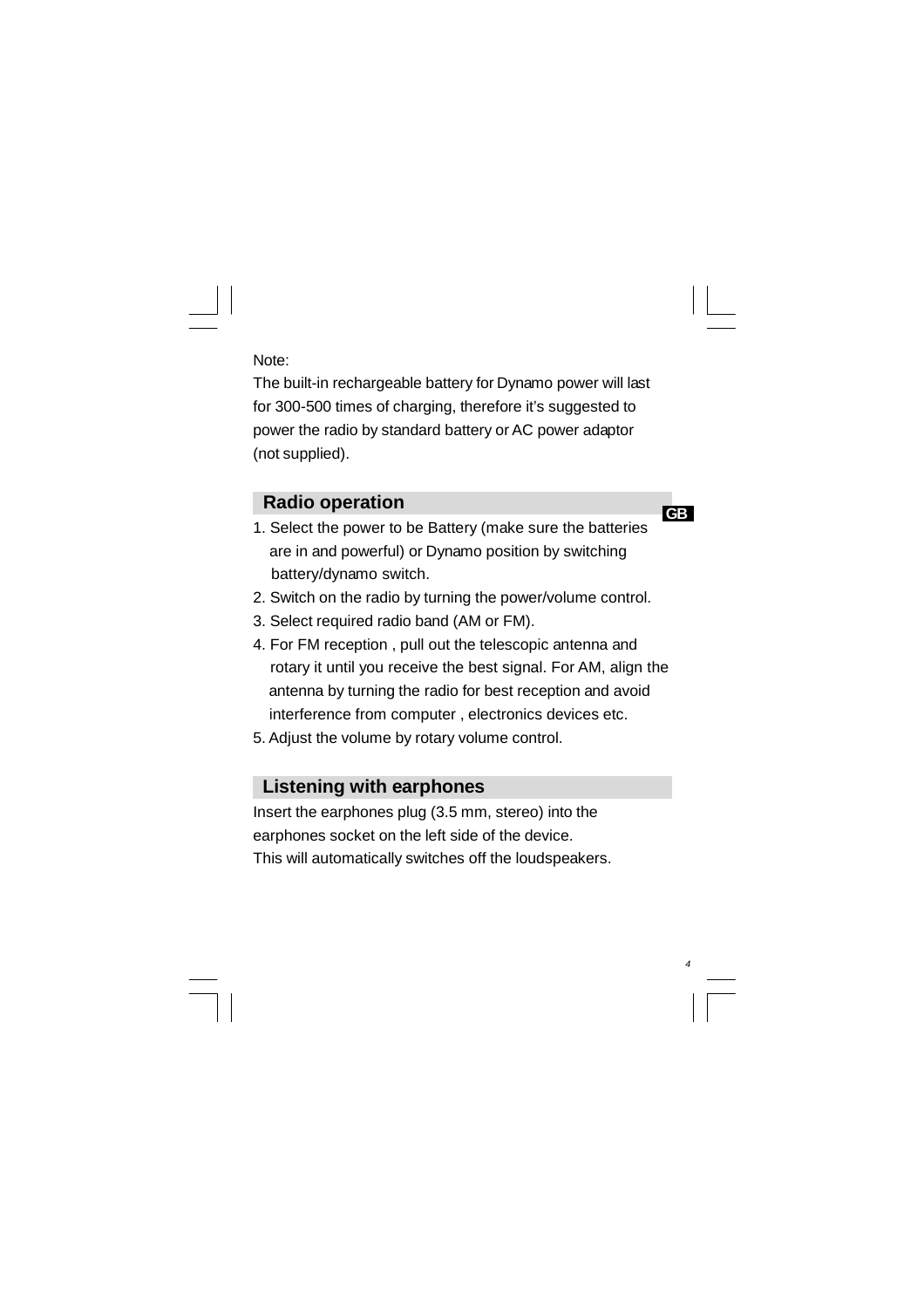# **Conditional water resistant**

This radio is a water resistant device not a waterproof device, therefore make sure the rubber cover on earphones socket and DC jack are properly sealed after usage.

## **Illumination lamp**

The radio equips with a illumination lamp, it can either illuminate the dial window or illuminate for short distance whenever is necessary. Simply press illumination button to switch on /off the illumination lamp either radio power is on or off.

# **Emergency buzzer**

Press the Emergency Buzzer button will sound the emergency buzzer to let the people know that it's in emergency status or something like "I am here and need help". Press the button again to switch off the buzzer.

Note:

*5*

The Emergency buzzer can execute either radio is in on or off position.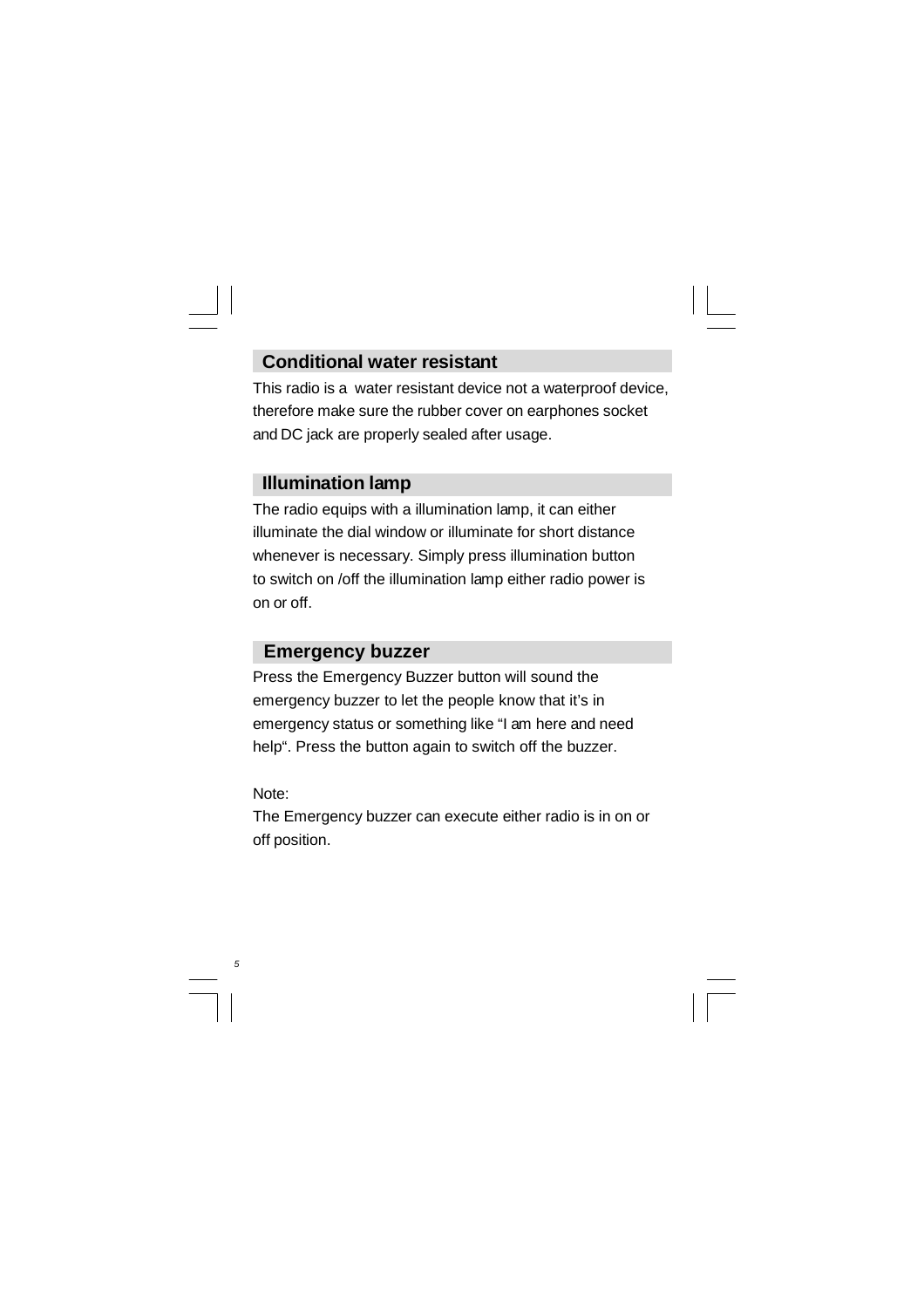# **Technical Data**

| Power Supply:            |                                         |  |
|--------------------------|-----------------------------------------|--|
| <b>Battery operation</b> | 2x1.5V (type Mignon LR6/UM3/AA)         |  |
| Mains operation          | 3V 300mA, mains power adaptor,          |  |
|                          | center Pin Positive in polarity         |  |
| Dynamo operation         | built-in 2 AAA size x 1.2V rechargeable |  |
|                          | <b>Battery</b>                          |  |
| Output                   | 100 mW                                  |  |

FrequencyCoverage FM (VHF) 87.50 - 108 MHz AM (MW) 526.5 - 1710 kHz

Antenna Telescopic antenna FM (VHF) Ferrite rod antenna AM (MW)

Socket DC socket 2.5 mm in diameter, 3V 200 mA, center pin Positive. Earphone jack 3.5 mm in diameter, stereo, 32 ohm Impedance

*6*

Dimensions and weight 167mm x 89mm x 52mm (WxHxD) 250g